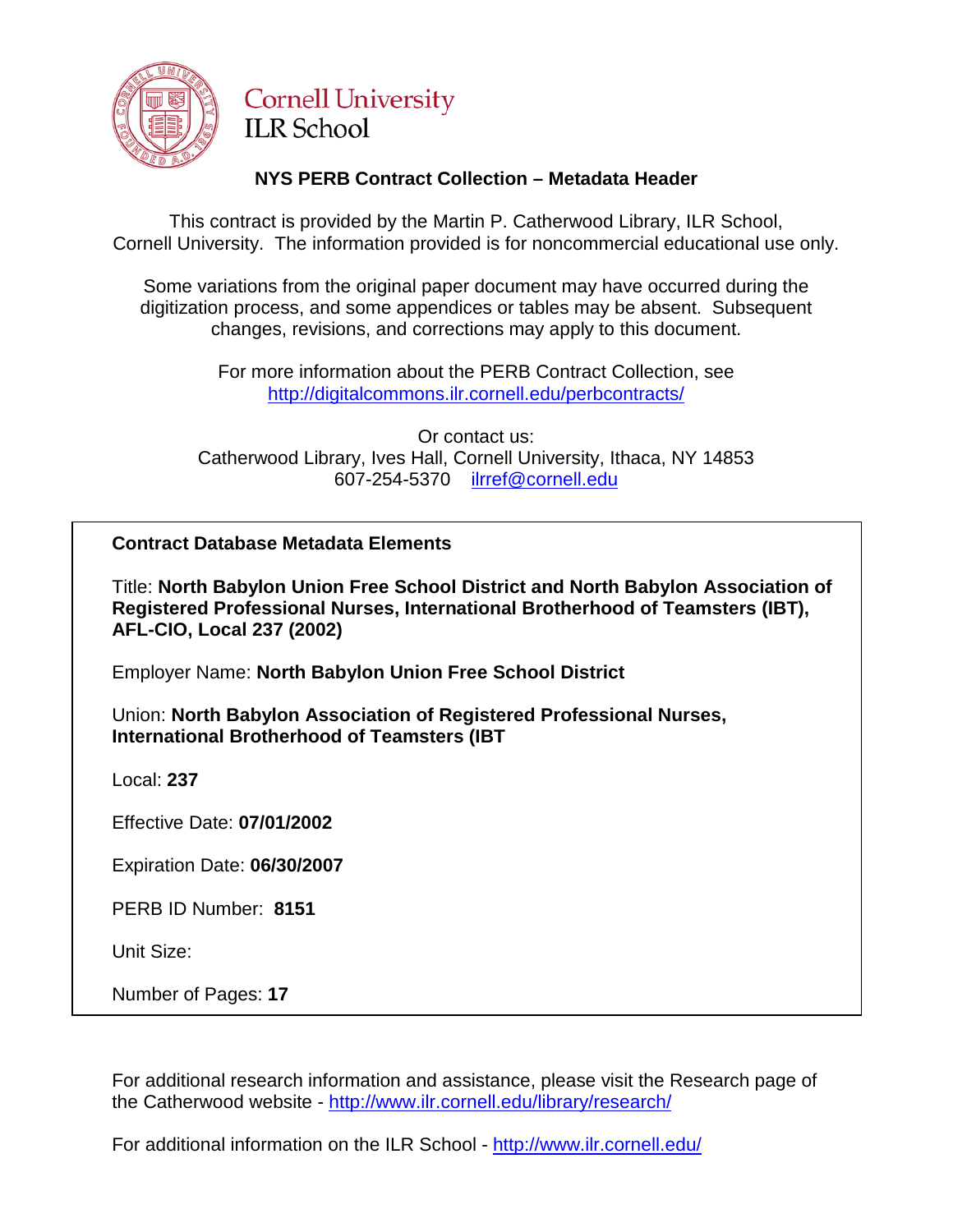# $R\nu$  8151

# **NORTH BABYLON UNION FREE SCHOOL DISTRICT**

**North Babylon, New York**

# **, AGREEMENT**

 $\mathbf{v} = \mathbf{v}$  , where  $\mathbf{v} = \mathbf{v}$  is a set of  $\mathbf{v} = \mathbf{v}$  , where  $\mathbf{v} = \mathbf{v}$  is a set of  $\mathbf{v} = \mathbf{v}$ 

**between the**

**NORTH BABYLON BOARD OF EDUCATION**

**and the**

**INTERNATIONAL BROTHERHOOD OF TEAMSTERS LOCAL 237**

> **ASSOCIATION OF REGISTERED PROFESSIONAL NURSES OF NORTH BABYLON**

> > July 1, 2002 - June 30, 2007

• .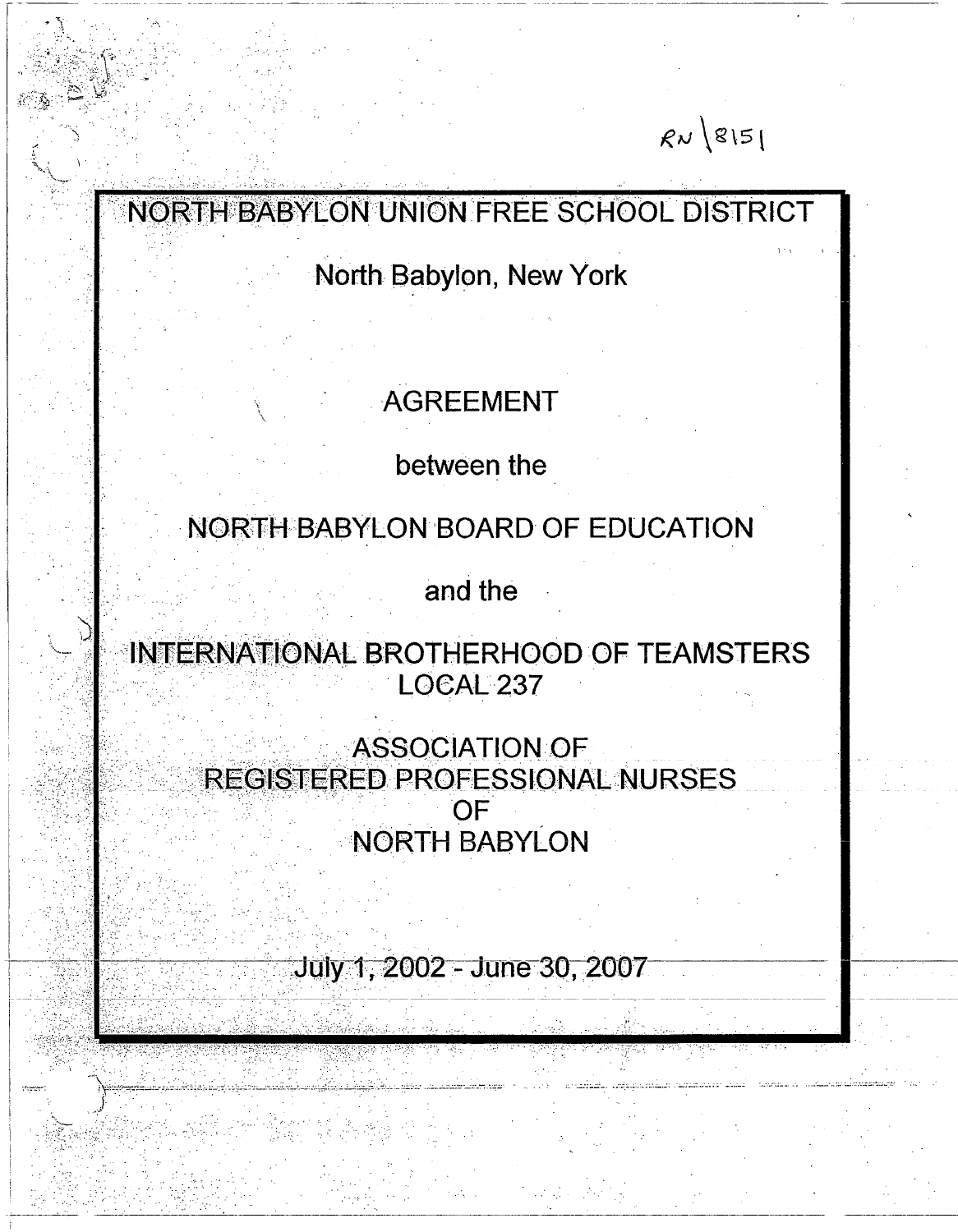| Article II - Compensation                                                                                       |  |
|-----------------------------------------------------------------------------------------------------------------|--|
|                                                                                                                 |  |
| Article IV - Insurance                                                                                          |  |
| Article V - Sick Leave                                                                                          |  |
| Article VI - Other Leaves                                                                                       |  |
|                                                                                                                 |  |
| ال المداور والأول الرئيس ، ولا والاستعداد وسول ولي الأول المداور والمعداد المداور ومعاملتها والمراجع متعطف ستعش |  |
|                                                                                                                 |  |
|                                                                                                                 |  |

 $\omega \neq 0$ 

 $\sim$ 

 $\mathbb{Z}^2$ 

 $\mathcal{A}^{\mathcal{A}}$ 

## TABLE OF CONTENTS

 $\ddot{\phantom{a}}$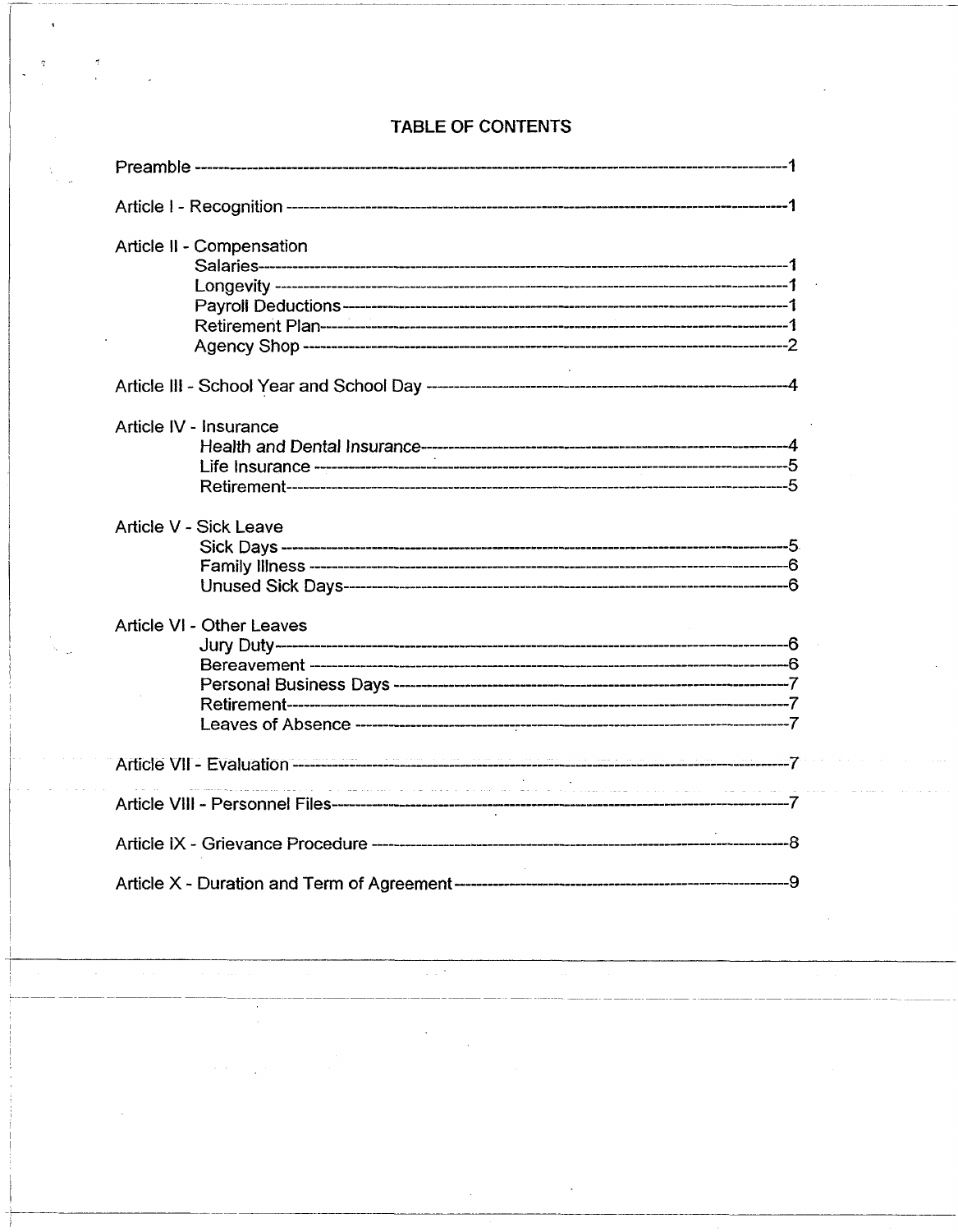#### <span id="page-3-0"></span>PREAMBLE

The Board and the Union recognize that assistance in attaining the objectives of the school health program is immeasurably afforded when mutual understanding, cooperation, and effective communications exist between the Board and its employees covered by this Agreement, the Registered Professional Nurses.

<span id="page-3-1"></span>It is agreed as follows:

#### ARTICLE I - RECOGNITION

The Board recognizes the International Brotherhood of Teamsters, Local 237, AFL-CIO, as the exclusive representative of all regular full-time licensed registered professional nurses employed by the North Babylon School District, for the purposes of collective negotiations with respect to hours, wages, and terms and conditions of employment.

#### ARTICLE II - COMPENSATION

#### A. Salaries

A salary schedule for the years 2002-03, 2003-04, 2004-05, 2005-06, and 2006-07 has been agreed upon between the Board of Education of the North Babylon Union Free School District and the International Brotherhood of Teamsters, Local 237, AFL-CIO (see Addendum I).

#### B. Longevity

Longevity allowances will be paid per the following schedule (see Addendum II):

| After 10 years | \$500   |
|----------------|---------|
| After 15 years | \$750   |
| After 20 years | \$1,000 |

#### C. Payroll Deductions

Upon request and having completed the appropriate form, nurses may have payroll deductions made for the following purposes:

> Tax-Sheltered Annuities Teachers' Credit Union

#### D. Retirement Plan

All full-time nurses represented under this agreement are provided with retirement benefits under the New York State Retirement Plan Section 751.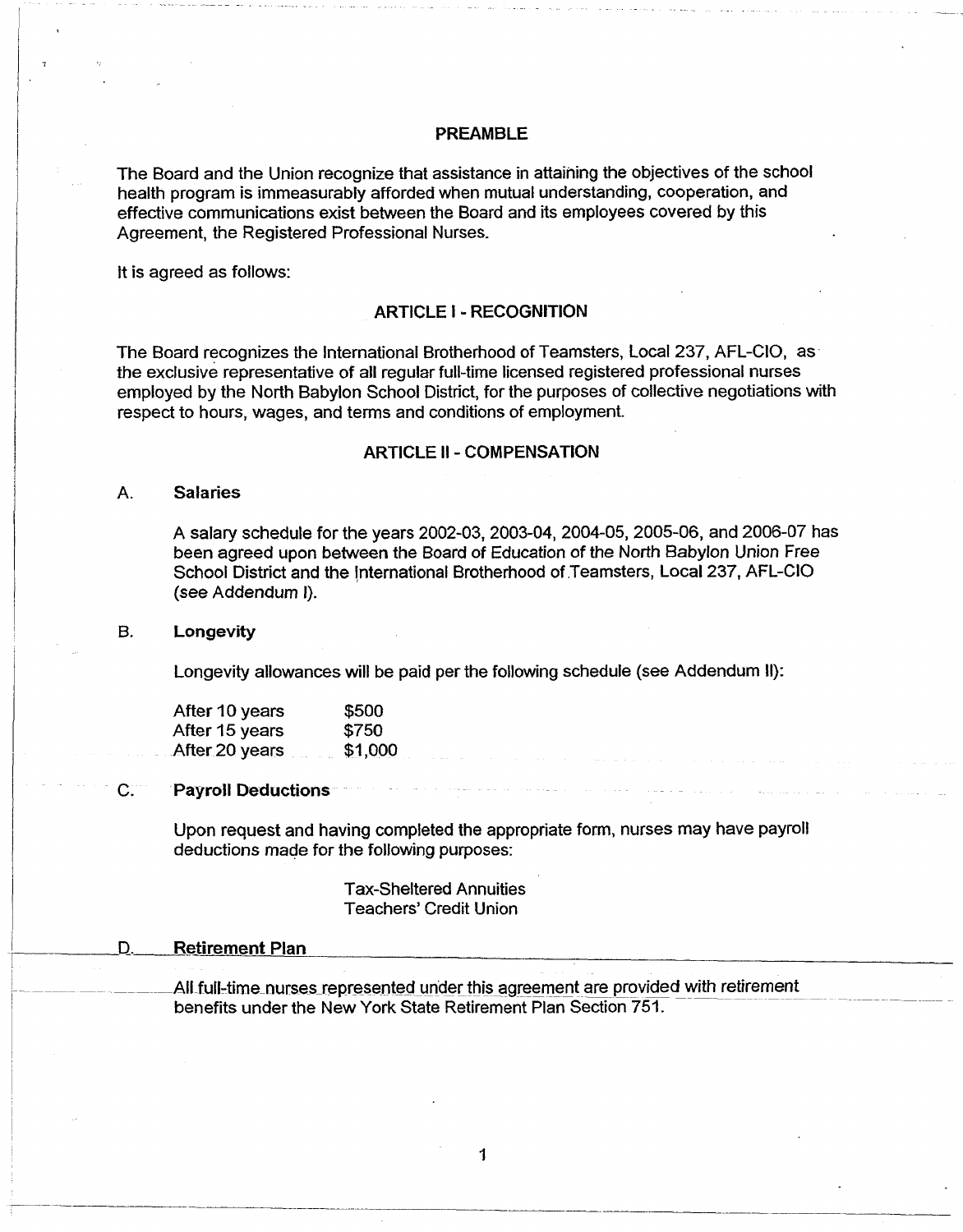#### E. Agency Shop

- 1. Effective with the signing of this Agreement, the Union shall notify all employees who are presently on payroll that those employees who are not presently members of the Union or one of its affiliates, shall have the right to join the Union or one of its affiliates. Such notice shall further inform the employees that those who do not choose to join the Union or one of its affiliates shall have deducted from their salary an agency shop fee which shall be an amount equivalent to the amount of dues payable by a member. The employer agrees that the said notices may be distributed through the Business Office of the District.
- 2. No later than thirty (30) days from the execution of this Agreement, such agency shop fee shall be deducted from the salary of employees who are on the payroll as of the date of execution hereof, who do not choose to become members and from the salary of employees whose membership has not yet become effective.
- 3. Every employee appointed after the date of execution hereof, who does not join the Union or one of its affiliates at the time of appointment, or who does join at date of appointment, but whose membership has not yet become effective shall have an agency shop fee deducted. If the employee joins the Union, such agency shop fee deduction shall be discontinued on the same date the dues check-off authorization takes effect.
- 4. An employee, who terminates Union membership, shall have deducted from his/her salary an agency shop fee. Such agency shop fee shall be effective on the same date as the revocation of authorization for dues deduction takes effect.
- 5. The agency shop fee for each employee covered by this Agreement shall be deducted from the employee's regular paycheck and shall be in an amount equal to the periodic dues levied by the Union for employees in the affected titles as currently checked off by the North Babylon Union Free School District. The Union shall certify to the "Employer" the appropriate amount or rate for the agency shop fee deduction.
- 6. The Union shall have exclusive right to the deduction and transmittal of the agency shop for employees within the titles covered by this Agreement. The employer shall transmit, no later than the first working date of the second month following the month in which the agency shop fee has been collected, the total of such agency shop fee deductions collected at the same rates as are provided for the check-off of membership dues.
- 7. Changes in the amount of an agency shop fee deduction shall be effective at the same time as is the practice with changes in membership dues deductions but no fewer times than the first payroll subsequent to January 1, or July 1, following-the-date-on-whichnotice of such change is furnished. Request for changes in the rate of dues deductions shall be deemed to be a request for a change in the agency shop fee.

**2**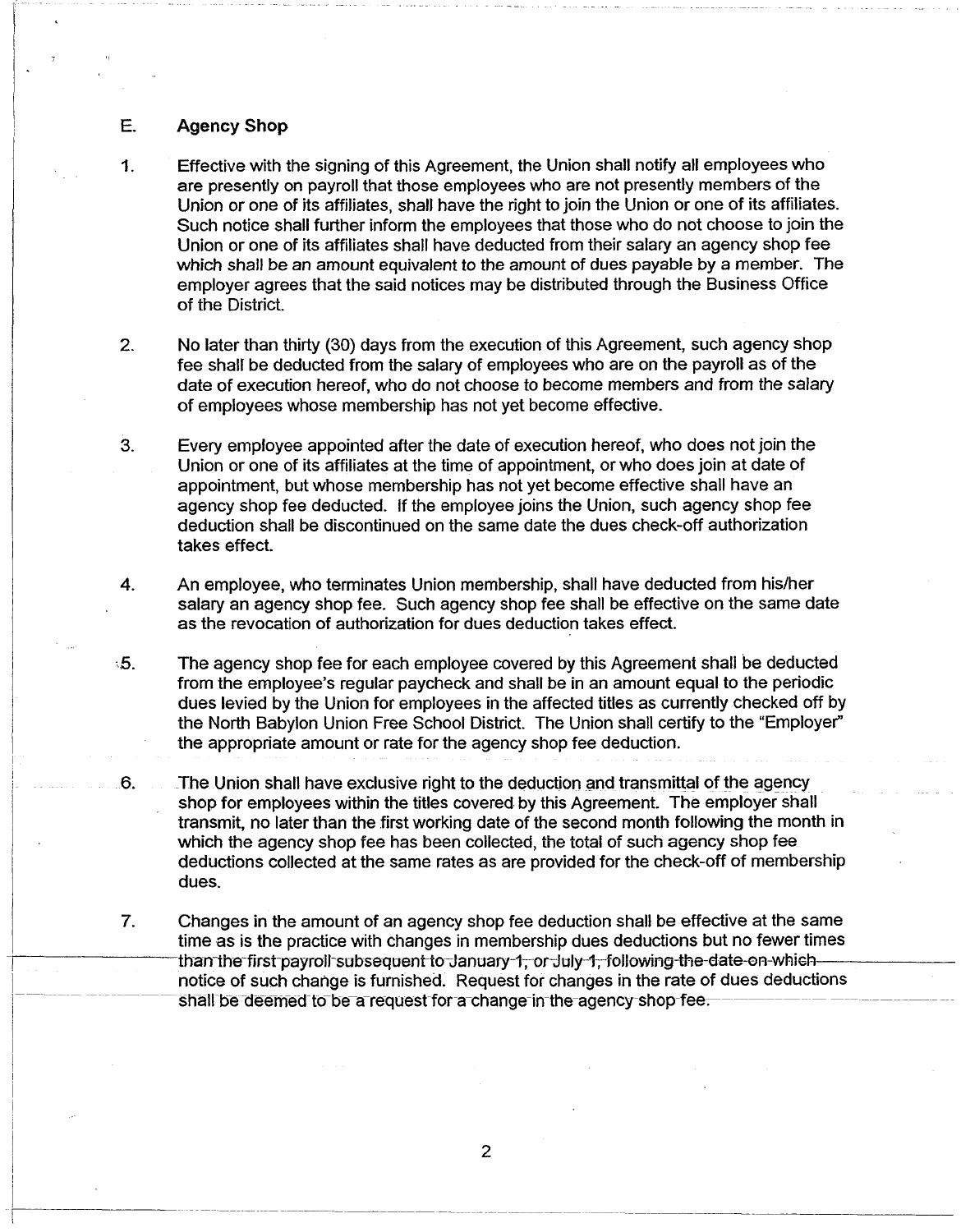- 8. Upon receipt by the employer of the notice of change in the amount of the agency shop fee deductions, employees having the agency shop fee deducted shall be notified, in writing, by the Union of the change in the amount to be deducted and when such deductions will begin. A copy of this notice shall be sent to the Business Office. The employer agrees that the said notice may be distributed through the Business Office of the district.
- 9. Agency shop fee deductions will be applied to regular payrolls only.
- 10. In cases of unearned salaries or wages of employees covered by this Agreement refunded to appropriation accounts, and in cases of salaries or wages of employees covered by this Agreement transferred to "UNCLAIMED" accounts, necessary adjustments in agency shop fee accounts will be made by recovery from available unpaid Union agency shop fee fund balances and returned to the Controller.
- 11. The Union shall refund to the employees any agency shop fees wrongfully deducted and transmitted to the Union.
- 12. No assessments of any kind or nature will be collected through the agency shop fee deduction.
- 13. No arrears of any kind or nature will be collected through the agency fee deduction.
- 14. The Employer shall not be liable in the operation of the agency shop fee deductions for any mistake or error of judgment or any other act of omission or commission and the Union agrees to hold the Employer harmless against any claim whatsoever arising out of the deduction and transmittal of said agency shop fee to the Union.
- 15. Agency shop fee deductions will be considered last in arithmetical sequence when residual amount of pay after other deductions is less than the full amount of the agency shop fee deduction, and no fractional amount of agency shop fee deductions will be made nor carried over for deduction in any subsequent payroll period.
- 16. The Union affirms that I.B.T., Local 237, has established and is maintaining a procedure which provides for the refund, to any employee demanding the same, of any part of an agency shop fee which represents an employee's pro rate share of expenditures by the Union in the aid of activities or causes of a political or ideological nature only incidentally related to terms and conditions of employment.

It is expressly agreed that in the event such procedure is disestablished, then this Agreement, insofar as it relates to agency shop fee deductions, shall be null and void.

- 17. That any grievance with respect to the agency shop refund procedure-shall-beexcluded from the contractual grievance procedure. A grievant shall look only to the Union for relief.
- 18. Notwithstanding the effective date of this Agreement, the implementation of this provision will take effect on the date of execution hereof. Further, the Employer shall not be liable for such agency shop fees, deductible, if any, prior to the date of execution hereof.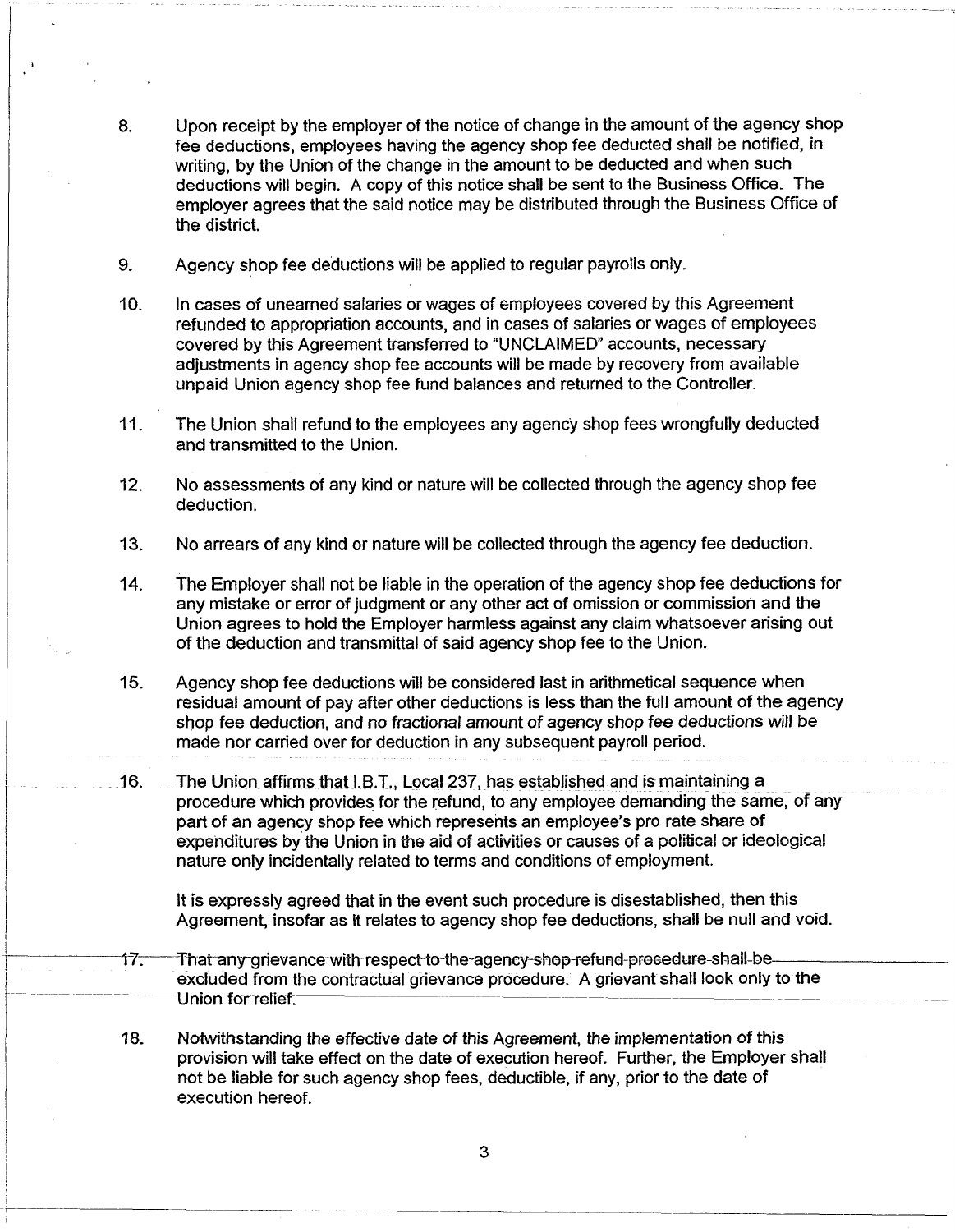- 19. In the event that any provision of this Agreement is found to be invalid, such invalidity shall not impair the validity and enforceability of the remaining provisions of this Agreement.
- F. Employees shall have the option of receiving their annualized salary over a 52-week period (26 paychecks). Employees wishing to elect this option must notify the Business Office in writing, prior to the commencement of the school year for which the election shall remain in effect.

#### ARTICLE III - SCHOOL YEAR AND SCHOOL DAY

- A. The length of the work year (days of service) and the hours of the school day for nurses, shall be the same as that designated for teachers on the teachers' school calendar.
- B. Each school nurse will be expected to attend regular and additional faculty meetings as scheduled by the building principal.
- C. Each school nurse will be expected to attend regular and additional nurses' meetings as scheduled by the Superintendent or his/her designee.
- D. An uninterrupted daily duty free lunch period, except in the event of an emergency, shall be scheduled for each school nurse by the building principal. School nurses may leave their assigned building during their lunch period after signing out with their building principal, except in the event of an emergency.
- E. A list of Registered Professional Nurses who are available as substitutes, will be maintained by the Administration Office. This list will be available to all nurses through their Association.
- F. Insofar as possible, Registered Nurses shall not be assigned to tasks outside of the scope of their basic position. The District maintains the right to assign any additional tasks in emergency situations at the discretion of the building administrator.
- G. Employees shall be required to wear a District supplied photo ID badge during all work hours, and not during non-work hours.
- H. The Board will accept financial responsibility for medical courses when they directly relate to the health and welfare of students and faculty, provided the nurse first obtains the approval of the Superintendent of Schools. The decision of the Superintendent shall be final and not reviewable under the grievance provisions of this contract.

#### ARTICLE IV - INSURANCE

#### A. Health and Dental Insurance

The Board shall pay the premiums of health and dental insurance plans to the following extent: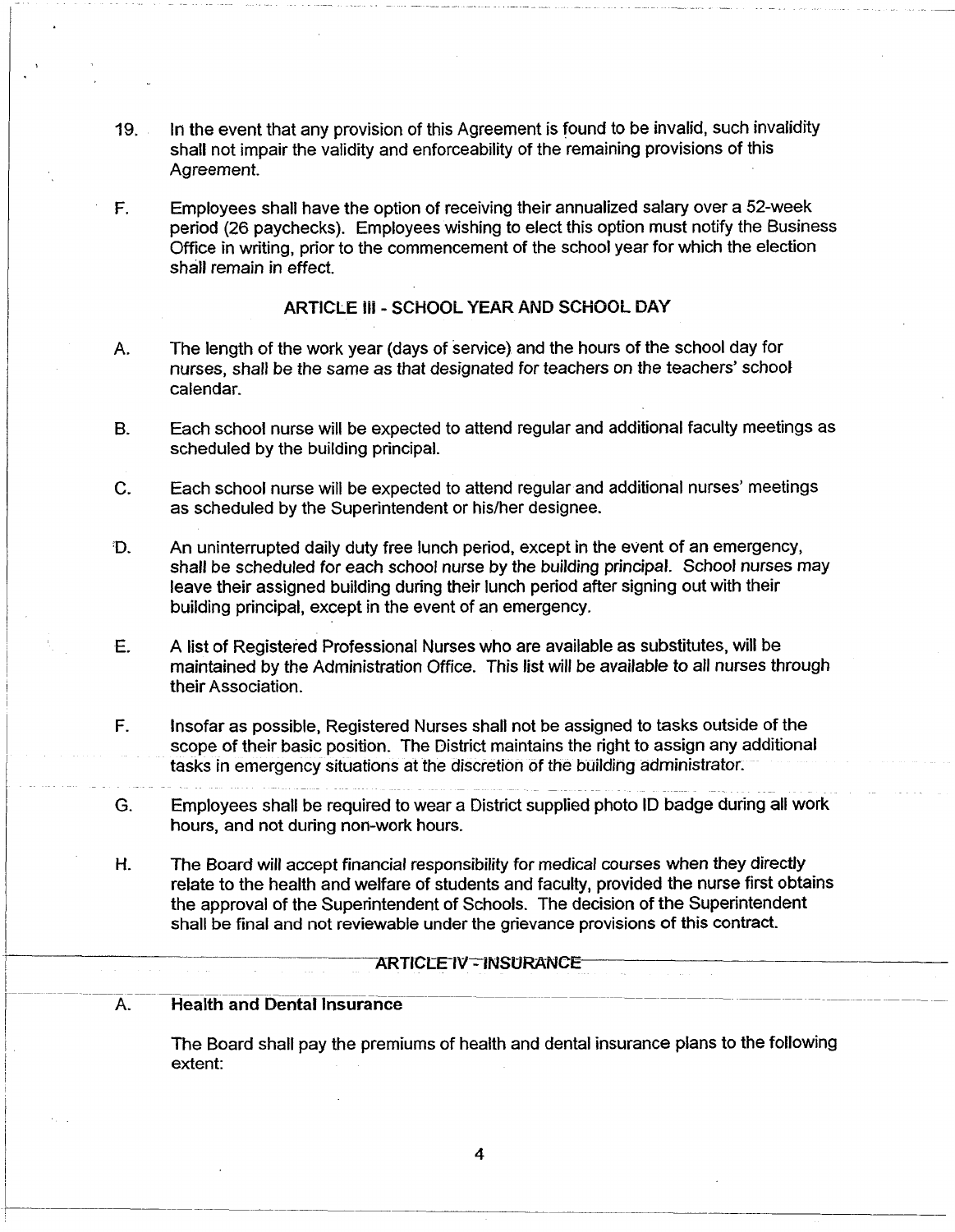- 1. 80% of both individual and dependent premium costs for Registered Nurses enrolled in the respective plans subsequent to May 1, 1972.
- 2. Effective March 1, 1973,100% of individual premium costs and 90% of the dependent costs for those Registered Nurses enrolled in the respective plans for four (4) years subsequent to May 1,1972.
- 3. Effective June 30, 1995, all employees shall be required to contribute a *minimum of* ten percent (10%) of the individual premium cost of their health insurance plan. Employees required to contribute greater than ten percent (10%) of the individual premium cost of their health insurance plan shall continue to be obligated to do so.
- 4. Any active employee presently enrolled who declines health and/or dental insurance will receive \$550/\$150 respectively on an annual basis. Any new employee who declines health and/or dental insurance will receive \$550/\$150 respectively on an annual basis. This sum will be reported as income to the Internal Revenue Service. The money will be paid no later than June 30th of each school year. A nurse presently enrolled must file a form (see Addendum III) with the North Babylon Business Office in order to be eligible for this benefit. Newly employed nurses must file this form at the time of their employment. This declination will remain in effect unless revoked in writing by the nurse.
- 5. The Board may unilaterally elect to change health and/or dental insurance plans to the Empire Core-Plus Enhancement Plan.

#### B. Life Insurance

The September following three (3) full years of service, all employees in this Unit will be entitled to \$10,000 of group life insurance at the sole expense of the Board.

## C. Retirement

The Board will continue paying at the same rate as participants had during active service, premiums on health and dental programs for retired employees; i.e., employees who have 10 years of service in North Babylon, are at least 55 years of age and entitled to a retirement allowance under the New York State Retirement System.

D. Employees will be permitted to purchase, at their sole expense, New York State Disability Insurance from the New York State Insurance Fund.

#### ARTICLE V - SICK LEAVE

#### A. Sick Days

There shall be ten (10) sick days per year - unlimited accumulative.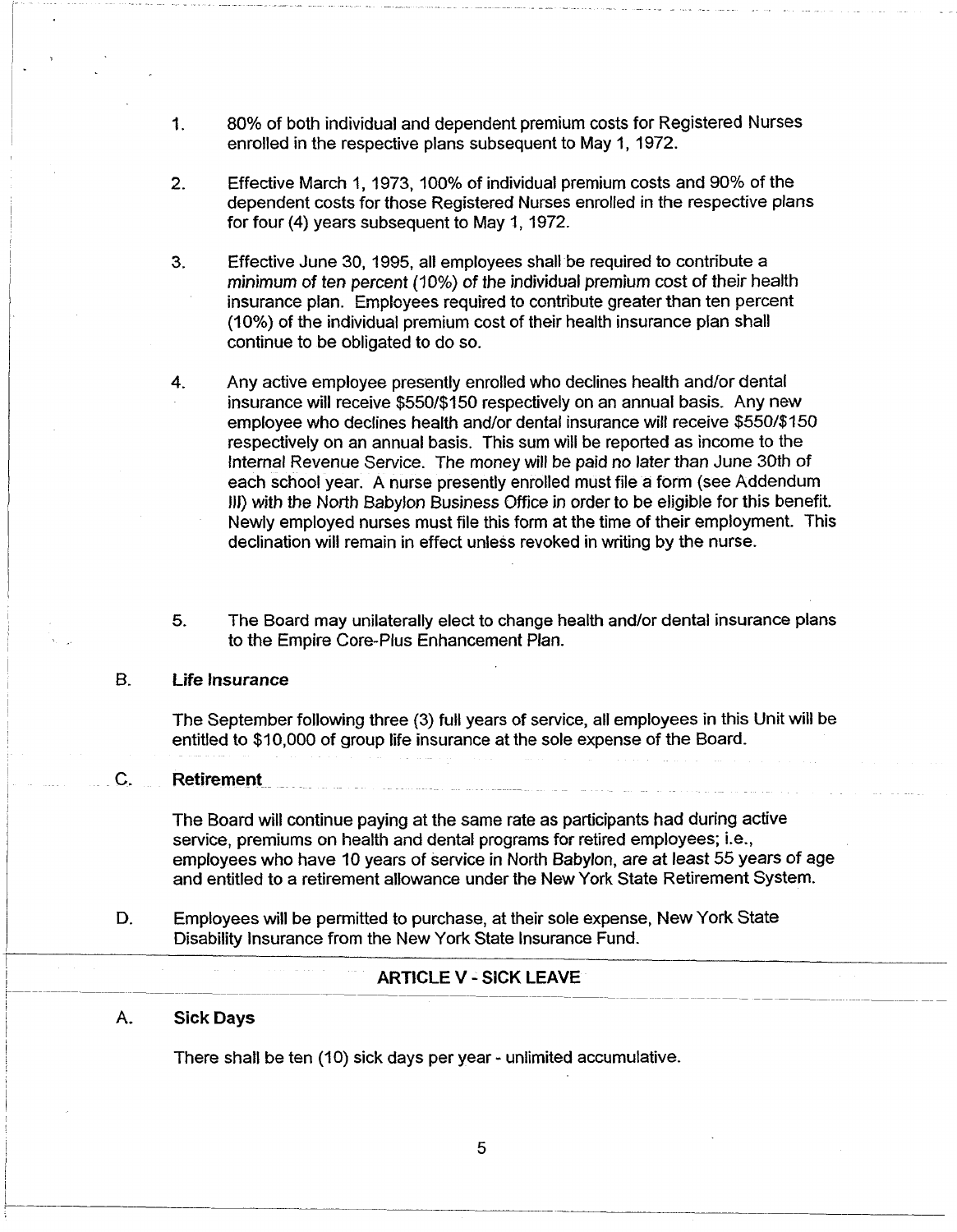#### B. Family illness

Absence due to illness in the family of an employee shall be permitted but shall not exceed five (5) days each school year and shall be deducted from the accumulated sick leave entitlement. Family for the purpose of this section, is defined as the employee's spouse, father, mother, brother, sister, children, grandchildren, grandparents, father-in-law, mother-in-law, and other relatives living in the same household as the employee.

#### C. Unused Sick Days

Payment for unused sick leave days at the rate of one (1) day for every two (2) days accumulated (at the employee rate of pay at retirement). A maximum of one hundred (100) days will be allowed for payment to those employees who have accumulated 200 or more sick days.

There will be a lump sum payment to the beneficiary of a deceased employee for unused sick leave days at the rate of one (1) day for every two (2) days accumulated at the time of the employee's death.

Employees who wish to take advantage of the above death benefit must file a DESIGNATION OF DEATH BENEFIT BENEFICIARY Form (see Addendum IV) with the Superintendent of Schools and Business Office. The failure to properly complete and file a DESIGNATION OF DEATH BENEFIT BENEFICIARY Form will result in waiver of the aforementioned death benefit.

D. Employees who have accumulated in excess of forty-five (45) days shall be eligible to redeem those days in excess of forty-five (45) as of June 30th of each year at the rate of one for two, on the basis of the per diem rate for that year's salary.

Maximum ten (10) days pay per year under this provision.

#### **ARTICLE VI - OTHER LEAVES**

#### A. Jury Duty

School Nurses shall be permitted to have time off, with pay, when necessary, for the purpose of performing jury duty and giving testimony to court under subpoena in matters to which the member is not a party. The employee shall be required to turn over any per diem pay received as a juror, but not any mileage pay, with no loss of pay.

#### B. Bereavement

Five (5) working days shall be granted as a special personal leave per death for a loss in the immediate family. Such leave cannot be accumulated and will not be deducted from sick leave. Immediate family shall include: parent, child, spouse, brother, sister, father-in-law, mother-in-law, paternal or maternal grandparents, grandchild or any other relative living in the immediate household.

**6**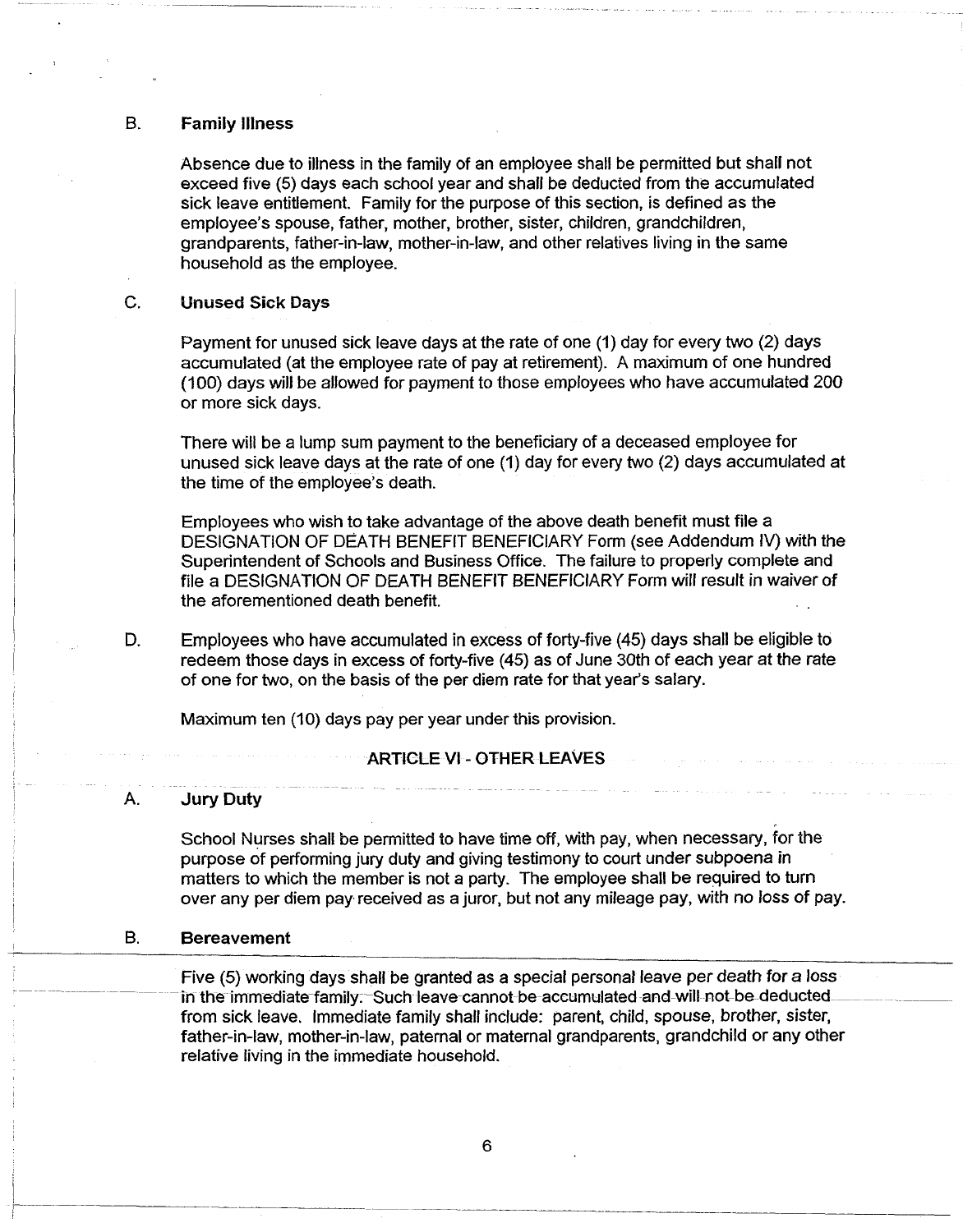#### C. Personal Business Days

There shall be two (2) personal business days granted annually. Unused personal business days shall be added to the employee's accumulated sick leave. A personal business day is to be defined as one on which personal matters are attended to which could not be accomplished at another time and shall not include engaging in work which is profit making, or any activity which might be regarded as amusement or entertainment. Days for personal business shall comply with present policy: i.e., not to be taken immediately preceding or following all holidays and recess periods, unless the approval of the Superintendent of Schools is obtained.

#### D. Retirement

In the event of unusual or unanticipated personal circumstances which requires a member who has filed a statement of intended retirement to seek or revoke such intended retirement, such a request shall be made to the Board of Education setting forth the circumstances necessitating the change. Such revocation may be granted by the Board.

#### E. Leaves of Absence

A leave of absence, without loss of seniority for full-time registered nurses, may be granted for the reason of maternity or illness, after the satisfactory completion of three (3) full years of service. Leave of absence for maternity shall be for one year. Leave of absence for illness may be requested when all earned sick days have been expended. Leave may be granted up to six months.

#### ARTICLE VII - EVALUATION

- <span id="page-9-0"></span>A. Members will be evaluated annually by the Building Principal (or more frequently if necessary). Members will receive and sign a written evaluation and will retain a copy for their files.
- <span id="page-9-1"></span>B. The evaluation shall become a part of each member's personnel folder and the member will have the right to respond to such evaluation.

#### ARTICLE VIII - PERSONNEL FILES

A member of this unit shall have the right to examine materials contained in his/her own personnel file in the presence of the Assistant Superintendent for Personnel, excluding preemployment information and confidential references, make copies thereof, and respond in writing to same. The District may charge twenty-five cents (\$.25) per page after three (3) pages for photocopying.

In the event a member of this unit examines his/her own personnel file, he/she shall initial the contents thereof to signify that the contents have been examined.

The contents of a unit member's personnel file shall be nongrievable.

**7**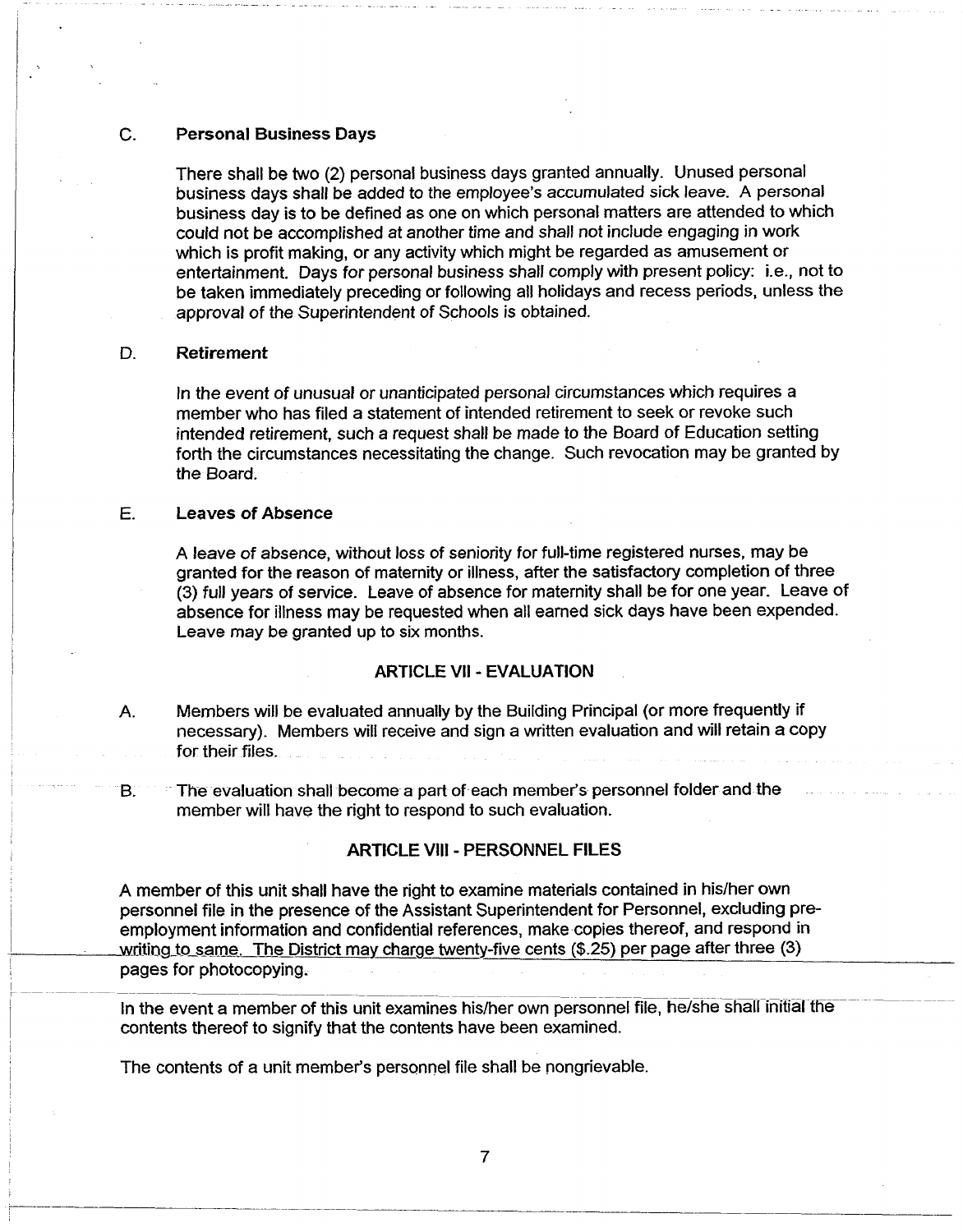#### **ARTICLE IX - GRIEVANCE PROCEDURE**

#### **Section 1 - Definition of Grievance**

The term "grievance" shall mean any dispute between the parties hereto with respect to the violation, meaning or interpretation of any provision of this Agreement.

#### **Section 2 - Procedures**

#### **First Stage**

- A. An employee of the unit who claims to have a grievance shall present the grievance to the supervisor or departmental head, in writing, within ten (10) days after the grievance occurs, specifying the grievance and requesting a conference to discuss the grievance.
- B. The supervisor or department head shall discuss the grievance with the employee and shall make such investigation as is deemed appropriate.
- C. Within ten (10) days after the presentation of the grievance to the supervisor, or department head, said supervisor, or department head, shall make a decision and communicate the same, in writing, to the employee presenting the grievance, the Superintendent of Schools and to the President of the Union.

#### **Second Stage**

If the grievance is not resolved by the supervisor or department head on the basis of the First Stage, the Superintendent of Schools shall receive all records and reports relative to the grievance. The employee may then choose one of the following alternatives:

- A. The employee may request of the Superintendent of Schools, a review of the determination made by the supervisor, or department head, made in the First Stage of this procedure. Said request for review by the Superintendent shall be submitted in writing, within seven (7) days after the receipt of the said determination in the First Stage of this procedure. The Superintendent will review the decision in the First Stage of this procedure, and make a determination within twenty (20) days of the receipt of the request for a review. The Union has the right to present to the Superintendent in writing, within seven (7) days after the receipt of the determination in the First Stage of this procedure, a statement or brief outlining its views on the grievance.
- B. The employee and/or representative may request in writing, a hearing with the Superintendent to review the determination made in the First Stage of this procedure. The said request must be submitted to the Superintendent within seven (7) days after receipt of the determination made in the First Stage of this procedure. The office of the Superintendent shall set a date for said hearing within five (5) days of the receipt of the request and shall notify the appropriate individuals and the Union of this date. The hearing shall take place within fourteen (14) days of the receipt of this request.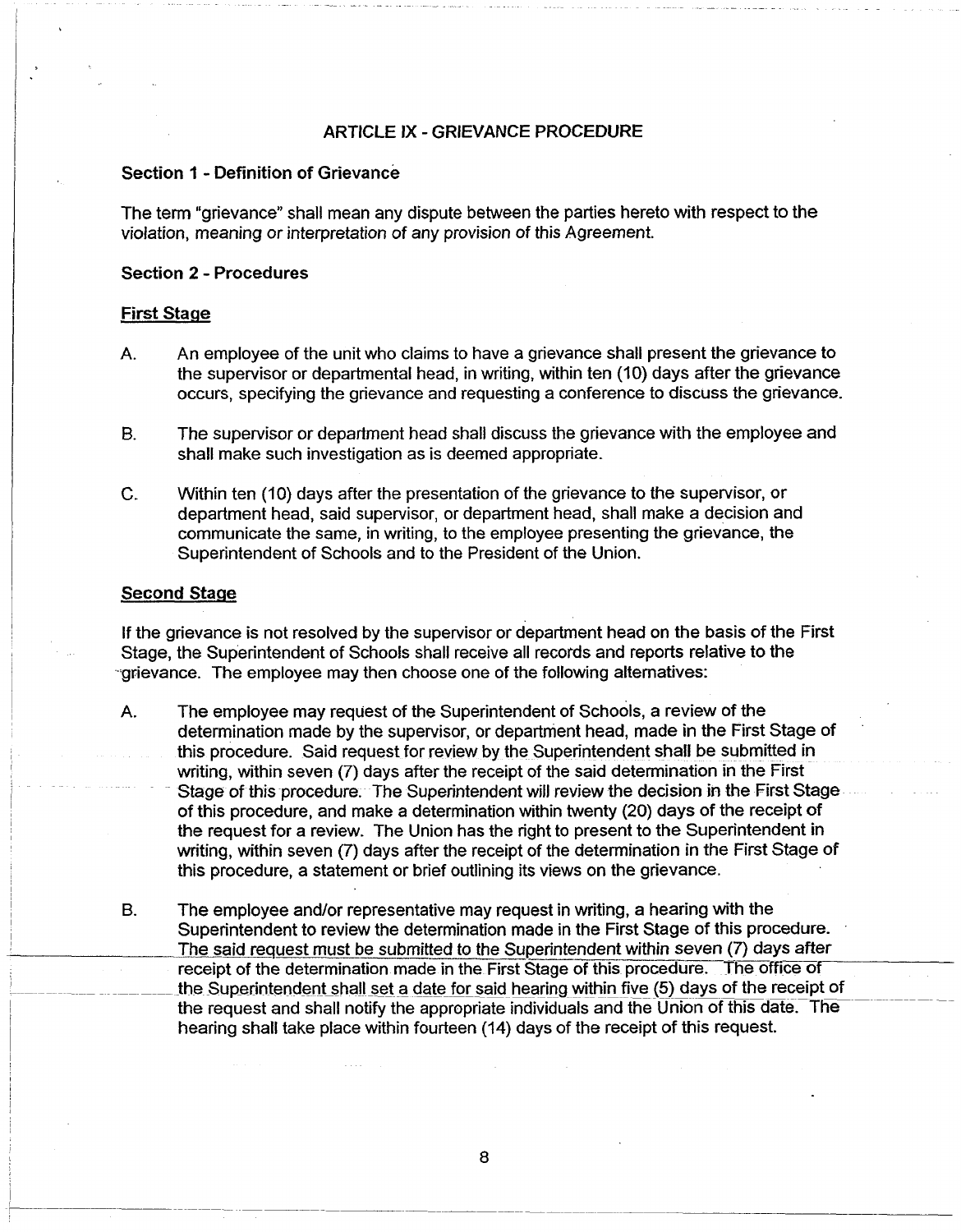The Superintendent of Schools shall submit to the employee and/or representative the findings upon such review within twenty (20) days after the conclusion of said hearings. The Union has the right at the hearing to present orally, or in writing, a statement or brief giving its views on the grievance.

#### **Third Stage**

A. Either party to this Agreement may appeal, in writing, from the determination of the Superintendent of Schools after the completion of the First Stage and the Second Stage, as outlined under this procedure. Such appeal may be taken to an impartial arbitrator selected pursuant to the voluntary Arbitration Rules of the American Arbitration Association. The cost of any such arbitration shall be borne equally by the Board and the Union.

Grievances which are not appealed within thirty (30) days after the receipt of the determination of the Superintendent, as provided for in the Third Stage, shall be deemed to have been abandoned.

- B. In the event that the grievance is concerned with the application, interpretation, or construction of any term or provision of this Agreement, the decision of the Arbitrator shall be final and binding upon the parties.
- C. Where the dispute is concerned specifically with the violation of the Agreement, the award shall be advisory in nature only. The Board has the legal responsibility of making a final and binding determination on said advisory award of the Arbitrator. However, the Board pledges to give careful consideration to the recommendations of the Arbitrator in exercising this responsibility. Action by the Board will be taken within forty-five (45) days after receipt of the Arbitrator's report and recommendation.
- D. The award of the Arbitrator shall include a statement of the Arbitrator's Findings of Fact, Conclusion and Recommendation.
- E. The employee instituting a grievance shall have the right at all stages to proceed personally, or through the Union representative, or any other representative of his or her own choice. If the employee should not designate the Union to represent him or her, the Union shall have the right to be present at all stages of the procedures herein set forth.

#### ARTICLE X - DURATION AND TERM OF AGREEMENT

- A. The Agreement and all its provisions shall be effective as July 1, 2002 shall continue in full force and effect through June 30, 2007.
- B. In the event any other provisions of this Agreement are or shall at any time, be found or determined to be contrary to law, then such provisions shall not be applicable or the terms thereof be in force except to the extent permitted by law.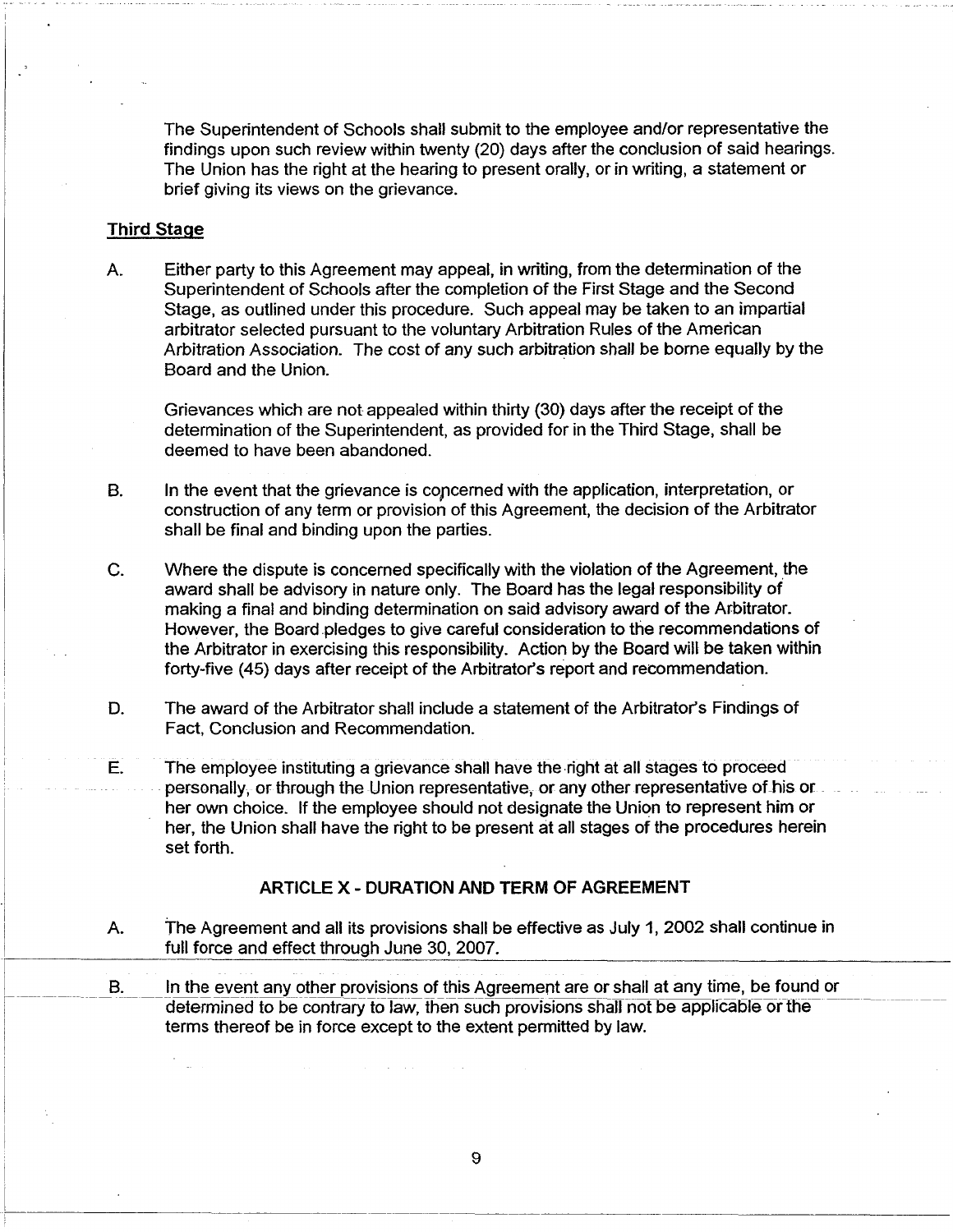- In the event any part or provision of this Agreement as provided in subparagraph B C. shall be illegal, and either party desires a substitute provision hereto, the same shall be submitted to the other party and shall be subject to appropriate negotiations as herein provided. However, this Agreement cannot be changed or modified unless by consent of both parties.
- In the event that any provision of this Agreement is, or shall at any time be contrary to D. law, all other provisions of this Agreement shall continue in effect.
- Signatures of Employer and Union: E.

The Board of Education North Babylon Union Free School District North Babylon, New York

President

Superintendent

**Cler** 

International Brotherhood of Teamsters Local 237

Chairperson of Negotiating Committee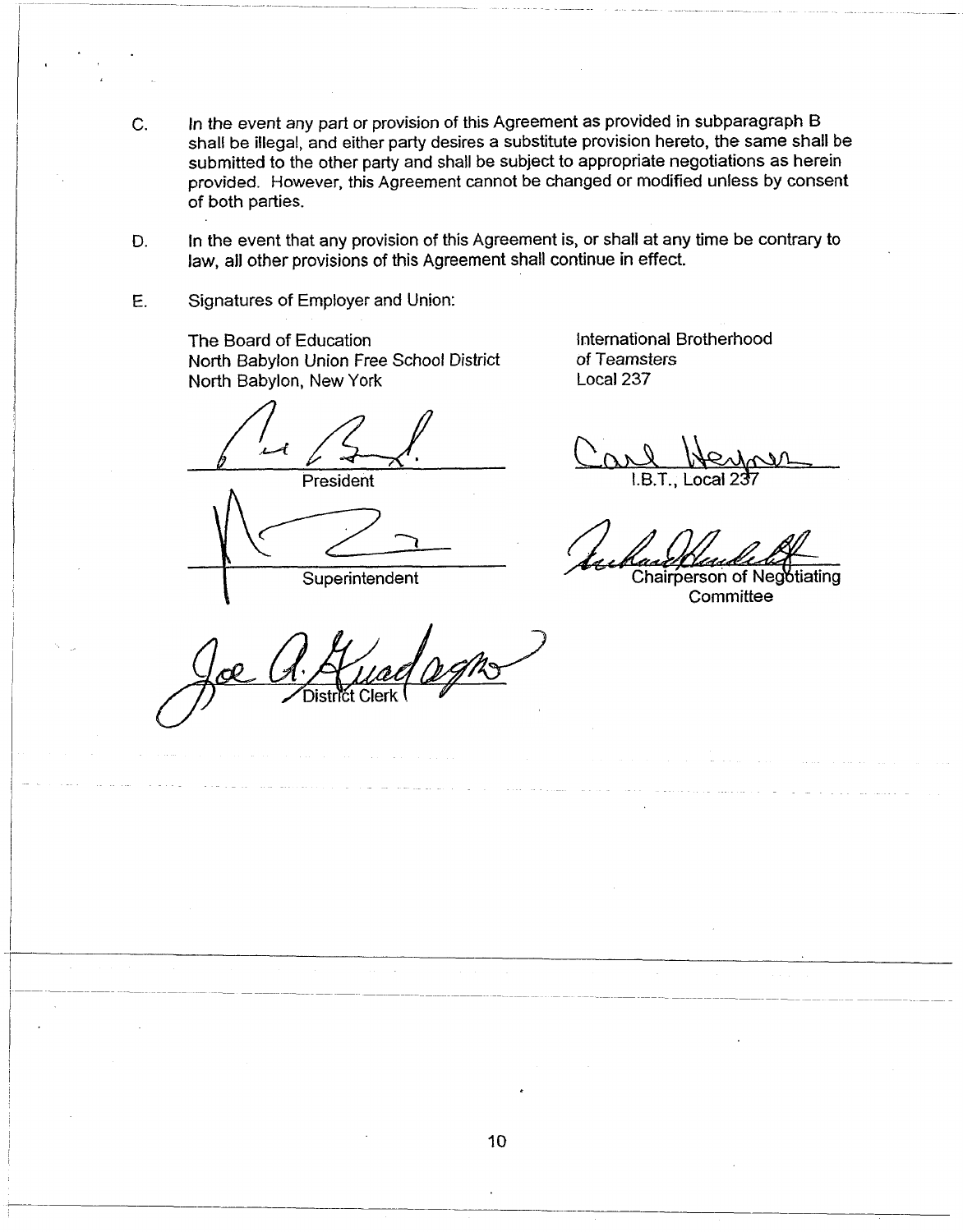|         | 2002-03 | 2003-04 | 2004-05 | 2005-06 | 2006-07 |
|---------|---------|---------|---------|---------|---------|
|         |         |         |         |         |         |
| Step 1  | 27,239  | 28,057  | 28,898  | 29,765  | 30,658  |
| Step 2  | 27,939  | 28,778  | 29,641  | 30,539  | 31,471  |
| Step 3  | 28,657  | 29,517  | 30,403  | 31,333  | 32,305  |
| Step 4  | 29,394  | 30,276  | 31,184  | 32,148  | 33,161  |
| Step 5  | 30,149  | 31,054  | 31,985  | 32,984  | 34,039  |
| Step 6  | 30,924  | 31,852  | 32,808  | 33,841  | 34,941  |
| Step 7  | 31,719  | 32,671  | 33,651  | 34,721  | 35,867  |
| Step 8  | 32,534  | 33,510  | 34,515  | 35,624  | 36,818  |
| Step 9  | 33,370  | 34,371  | 35,403  | 36,550  | 37,794  |
| Step 10 | 34,228  | 35,255  | 36,312  | 37,500  | 38,795  |
| Step 11 | 35,108  | 36,161  | 37,246  | 38,475  | 39,823  |
| Step 12 | 36,012  | 37,092  | 38,205  | 39,476  | 40,878  |
| Step 13 |         | 38,046  | 39,187  | 40,502  | 41,962  |
| Step 14 |         |         | 40,194  | 41,555  | 43,074  |

# **SALARY SCHEDULE**

**ADDENDUM I**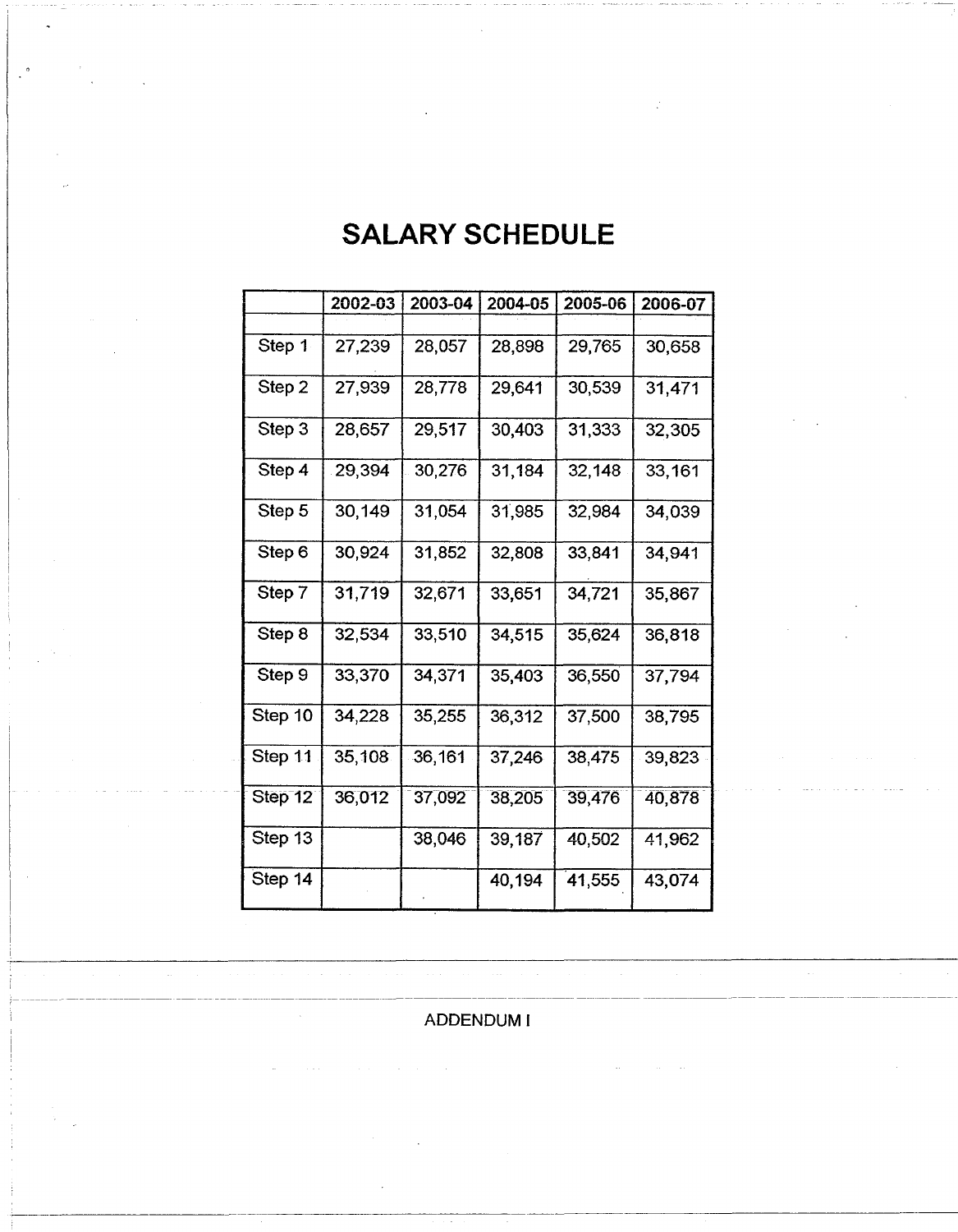## **NORTH BABYLON UNION FREE SCHOOL DISTRICT North Babylon, New York 11703**

#### MEMORANDUM

TO: Personnel Office

DATE:

SUBJECT: LONGEVITY PAY

In accordance with our agreement, this is to notify you that I will be eligible for Longevity payment on:

|                   | Step 11 | Step 16 | Step 21 |         |
|-------------------|---------|---------|---------|---------|
| ANNIVERSARY DATE: |         |         |         |         |
| SIGNED:           |         | ٠       |         | $\cdot$ |
| POSITION:         |         |         |         |         |
|                   |         |         |         |         |

**ADDENDUM II**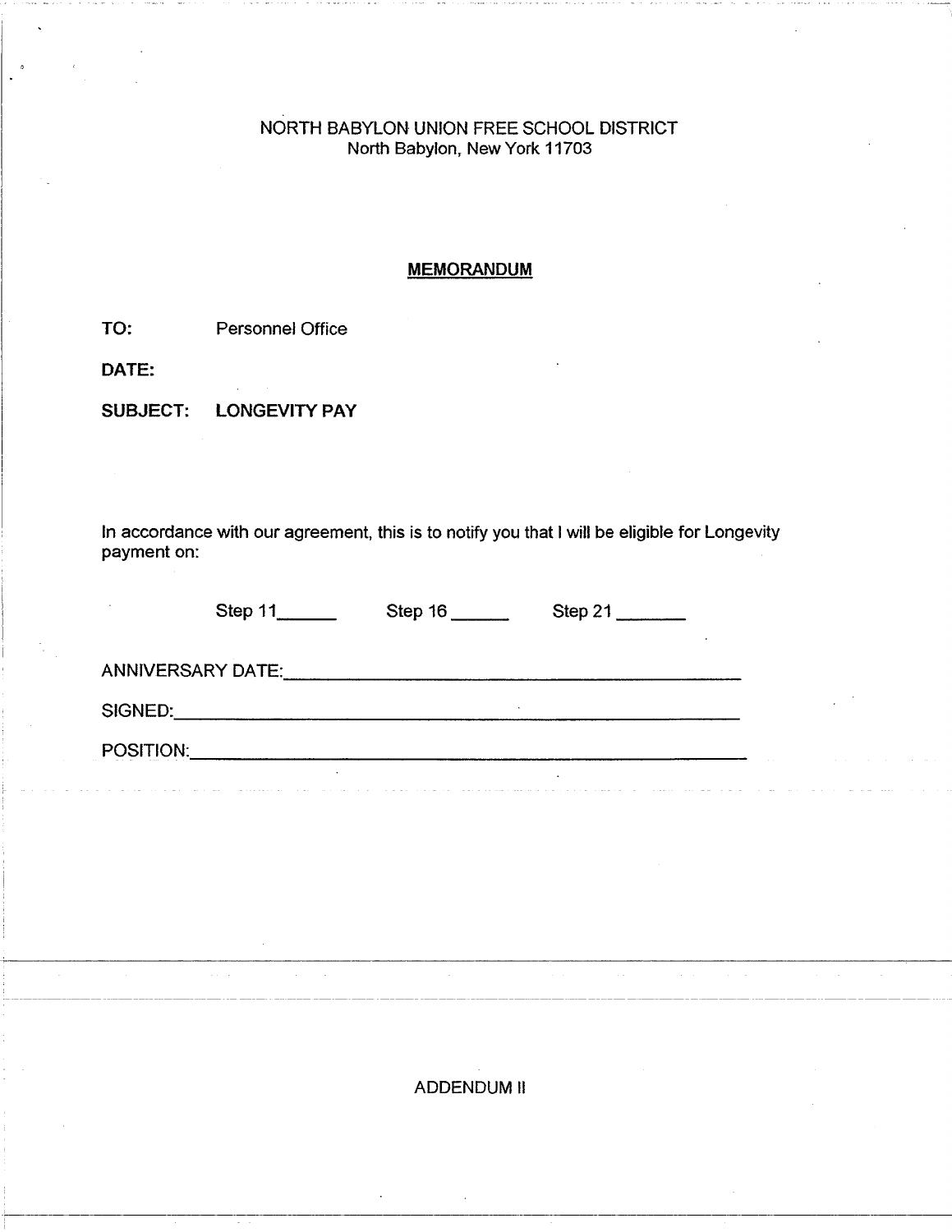#### **NORTH BABYLON UNION FREE SCHOOL DISTRICT North Babylon, New York**  $\bar{z}$

## DECLINATION OF HEALTH AND/OR DENTAL BENEFITS (Please Print)

|           | (Last Name)                                                                                       | (First) | (Middle Initial)                                                                               | (Building)                                                                                                                                                                                                                                                                                 |
|-----------|---------------------------------------------------------------------------------------------------|---------|------------------------------------------------------------------------------------------------|--------------------------------------------------------------------------------------------------------------------------------------------------------------------------------------------------------------------------------------------------------------------------------------------|
|           |                                                                                                   |         |                                                                                                |                                                                                                                                                                                                                                                                                            |
| (Address) |                                                                                                   |         |                                                                                                | (Social Security No.)                                                                                                                                                                                                                                                                      |
| To:       | <b>Board of Education</b>                                                                         |         |                                                                                                |                                                                                                                                                                                                                                                                                            |
|           | dental benefits, to be effective the first day of _____________________, 19______.                |         | Pursuant to Article IV, Section A of the Agreement, I hereby decline the health and<br>(Month) |                                                                                                                                                                                                                                                                                            |
|           |                                                                                                   |         | In consideration of this, the sum of \$700 for health and dental benefits will be              |                                                                                                                                                                                                                                                                                            |
|           | transmitted by the District before June 30 of each year (less than a full year will be prorated). |         |                                                                                                |                                                                                                                                                                                                                                                                                            |
|           | Teamsters, Local 237.                                                                             |         |                                                                                                | This declination shall remain in full force and effect while employed in North Babylon or<br>unless revoked by me in writing. This declination is subject to the terms and conditions of the<br>contract between the North Babylon Board of Education and the International Brotherhood of |
|           |                                                                                                   |         |                                                                                                |                                                                                                                                                                                                                                                                                            |

**ADDENDUM III**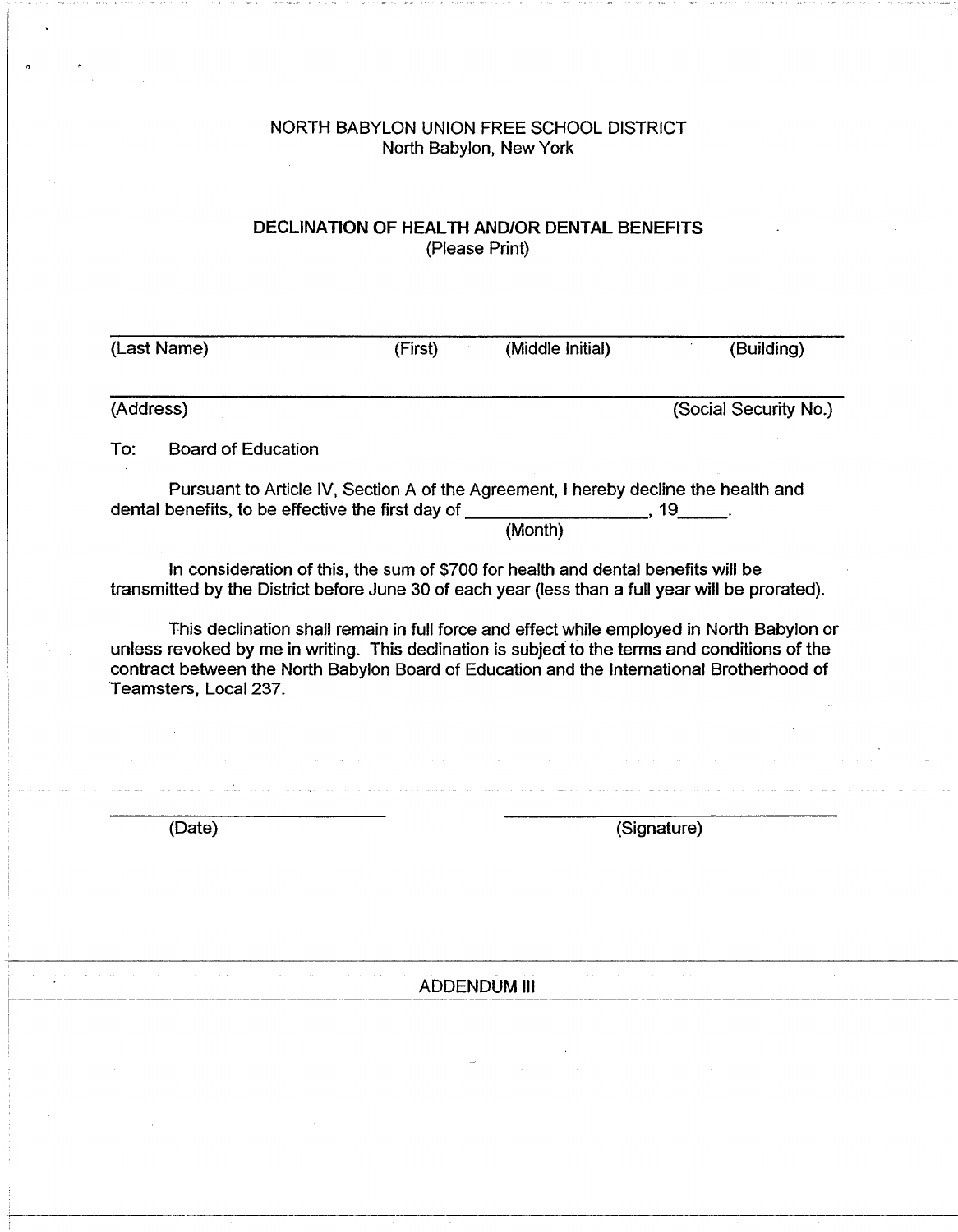#### **NORTH BABYLON UNION FREE SCHOOL DISTRICT North Babylon, New York**

# **DESIGNATION OF DEATH BENEFIT BENEFICIARY** L **hereby designate the following** (Print Full Name) person(s): to be the beneficiary of my death benefit in accordance with ARTICLE V, Unused Sick Days Section C. .(L.S.) (Witness) (Date) **See reverse side for naming beneficiary.** Form to be completed in triplicate. cc: Business Office Personnel File Employee Copy **ADDENDUM IV**